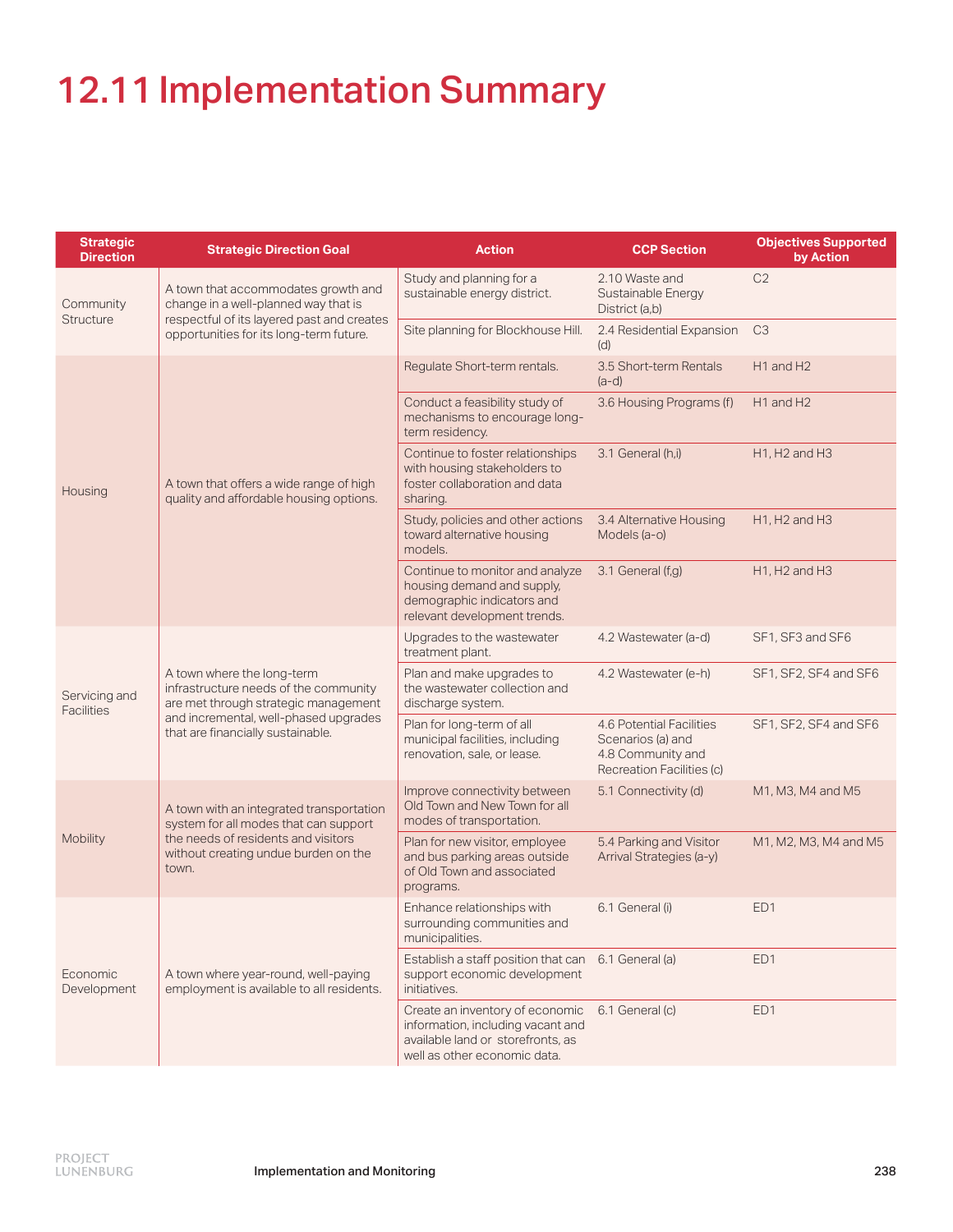

| <b>Strategic</b><br><b>Direction</b> | <b>Strategic Direction Goal</b>                                                                                                                                                      | <b>Action</b>                                                                                                                               | <b>CCP Section</b>                    | <b>Objectives Supported</b><br>by Action |
|--------------------------------------|--------------------------------------------------------------------------------------------------------------------------------------------------------------------------------------|---------------------------------------------------------------------------------------------------------------------------------------------|---------------------------------------|------------------------------------------|
| Heritage                             | A town which continues to evolve as<br>a living heritage site and recognizes a<br>holistic view of its diverse history.                                                              | Policy to encourage accessibility<br>and provide heritage design<br>quidance.                                                               | 7.3 Built Heritage (c)                | HE <sub>1</sub>                          |
|                                      |                                                                                                                                                                                      | Accommodate new additions<br>to heritage structures such as<br>solar panels without detrimental<br>impacts to heritage value.               | 7.3 Built Heritage (b)                | HE <sub>1</sub>                          |
|                                      |                                                                                                                                                                                      | Ensure infill and new<br>development is visually<br>compatible with, subordinate to,<br>and distinguishable from the<br>historic place.     | 7.4 Infill and New<br>Development (c) | HE <sub>2</sub>                          |
| Urban Design                         | A town that is shaped by cohesive<br>design and supported by amenities<br>that creates an attractive, enjoyable,<br>and sustainable urban environment for<br>residents and visitors. | Policies and other actions to<br>improve accessibility throughout<br>the town.                                                              | 8.1 Streetscapes (s-y)                | U1, U2, U3 and U4                        |
|                                      |                                                                                                                                                                                      | Activate streetscapes through<br>design and programming.                                                                                    | 8.1 Streetscapes (a-r and<br>$z-gg)$  | U1, U2, U3 and U4                        |
|                                      |                                                                                                                                                                                      | Policies and programs for street<br>trees and urban forest                                                                                  | 8.2 Urban Forest (a-h)                | U1, U2, U3 and U4                        |
| Environment<br>and<br>Sustainability | A town that is ecologically diverse and<br>climate resilient that has adapted to a<br>changing climate while also reducing<br>its overall footprint on the natural<br>environment    | Partnerships to encourage<br>energy efficiency retrofits.                                                                                   | 9.4 Energy Efficiency (d)             | E1 and E2                                |
|                                      |                                                                                                                                                                                      | Policies for wind and solar<br>energy at multiple scales.                                                                                   | 9.2 Renewable Energy<br>$(a-f)$       | E1 and E2                                |
|                                      |                                                                                                                                                                                      | Policies to regulate buildings<br>near the shoreline as part of sea<br>level rise adaptation.                                               | 9.1 Sea Level Rise (c-f)              | E1, E2 and E3                            |
|                                      |                                                                                                                                                                                      | Facilitate ongoing community<br>learning and dialogue about sea<br>level rise and climate change<br>projections and adaptation<br>measures. | 9.1 Sea Level Rise (j,k)              | E1                                       |